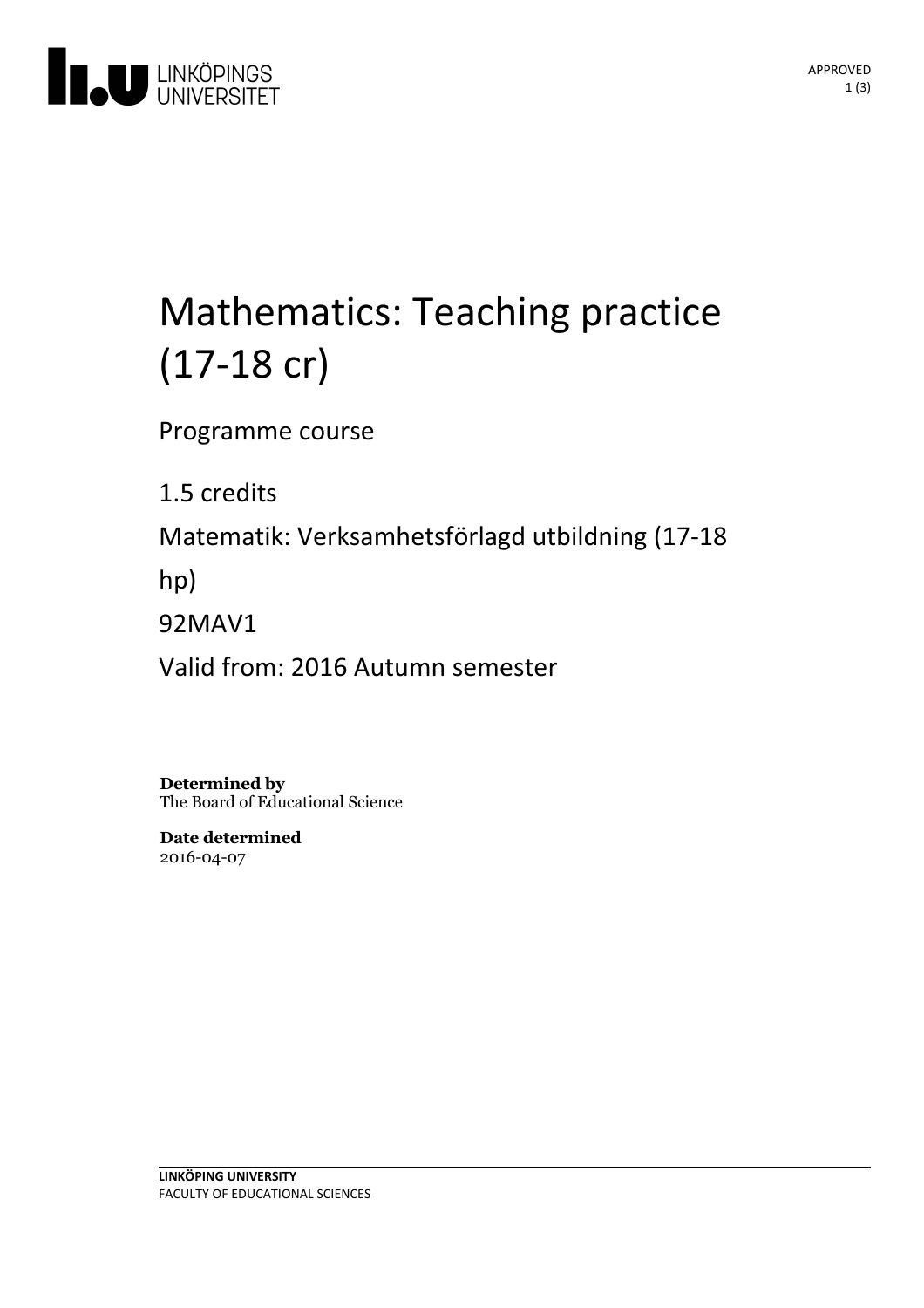Main field of study **Mathematics** 

Course level

First cycle

Advancement level

 $G_1X$ 

# Course offered for

- Secondary School Teacher Programme with a specialization in Teaching in Grades 7-9 of the Compulsory School
- Secondary School Teacher Programme with a specialization in Teaching in the Upper-Secondary School

## Examination

Applies to all courses regardless of grading scale.

Students failing an exam covering either the entire course or part of the course two times are entitled to have a new examiner appointed for the reexamination.

If the course has a three-graded grading scale (U - VG), following applies:

Students who have passed an examination may not retake it in order to improve their grades.

If the course is a VfU course, the following applies:

Examination of applied social and didactic abilities is limited to three (3) occasions.

#### Grades

Two-grade scale, U, G

## Other information

Planning and implementation of a course must take its starting point in the wording of the syllabus. The course evaluation included in each course must therefore take up the question how well the course agrees with the syllabus. The course is carried outin such <sup>a</sup> way that both men´s and women´s

experience and knowledge is made visible and developed.